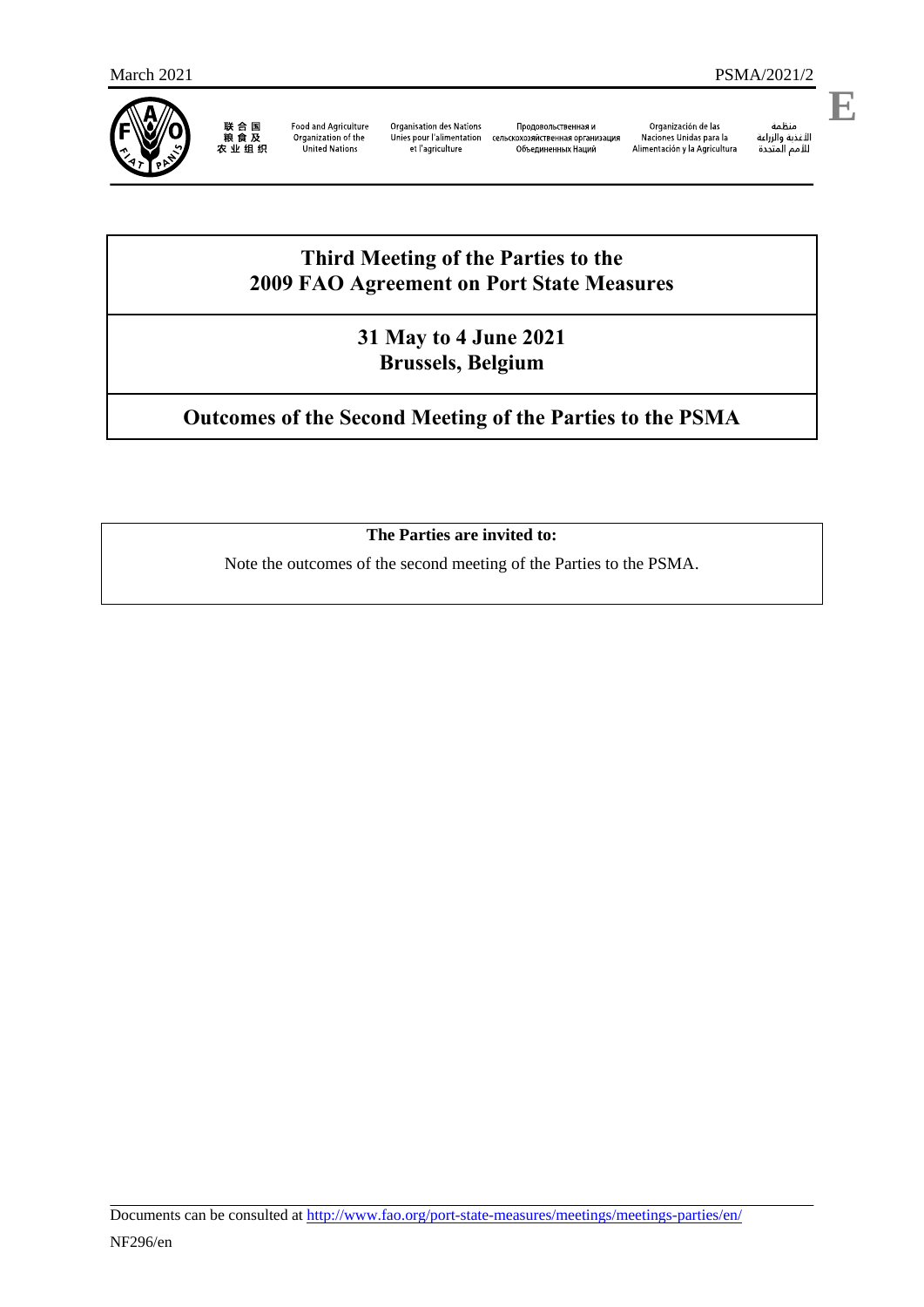#### **I. Introduction**

1. The Second Meeting of the Parties to the 2009 FAO Agreement on Port State Measures (PSMA) to prevent, deter and eliminate illegal, unreported and unregulated (IUU) fishing was held in Santiago, Chile, from 3-6 June 2019. This working document summarizes the outcomes of the meeting, including decisions taken by the Parties.

### **II. Outcomes of the Second Meeting of the Parties**

- 2. Rules of Procedure for Meetings of the Parties:
	- a. The Parties adopted Rules of Procedures for the Meetings of the Parties.
- 3. Status of the 2009 FAO Agreement on Port State Measures and developments in implementation.
	- a. The meeting noted that while the increase in the number of Parties is an important achievement, the effective implementation of the PSMA requires further uptake of the Agreement and called on those that have not yet adhered to the PSMA to do so.
	- b. The meeting acknowledged challenges faced by Parties in effectively implementing the Agreement, in particular developing States Parties, including Small Island Developing States (SIDS); and that the challenges faced by Parties are diverse and therefore require specific measures in order for them to be addressed appropriately.
	- c. The meeting noted that there has been progress in implementation of port State measures in RFMOs and Parties were encouraged to promote the further adoption of port State measures in RFMOs where they do not already exist. In addition, Parties were urged to promote the alignment of existing RFMO measures with the minimum standards of the Agreement, ensuring their implementation, monitoring and compliance.
- 4. Transmittal, electronic exchange and publication of information.
	- a. The Parties adopted the pilot PSMA Applications for Designated Ports and Contact Points (PSMA-App) developed by FAO. The meeting called for Parties that have not uploaded information on designated ports and national contact points to do so. Observers States were invited to upload information on national contact points to facilitate the implementation of the Agreement.
	- b. With respect to the global information exchange system (GIES), the Parties requested FAO to:
		- i. develop a prototype for the global information exchange system by the next meeting of the Technical Working Group on Information Exchange (TWG-IE), expressing their preference for a GIES as an integrated system using a modular and phased implementation approach;
		- ii. provide additional details to the Parties on the outcomes of the GIES feasibility study, including development costs, running costs, language and data protection related issues, timeframe and work programme on implementation to be discussed at the next meeting of the TWG-IE.
	- c. The Parties encouraged FAO to thoroughly test the GIES prototype in a number of regions to ensure that Parties with different circumstances are able to assess its feasibility and limit the burden.
	- d. The Parties agreed that:
		- i. The GIES should be operational as soon as possible. In particular to satisfy the requirements of the PSMA, the ability to securely share law enforcement sensitive inspection results and information on denial of port entry should be completed as a first step as soon as possible;